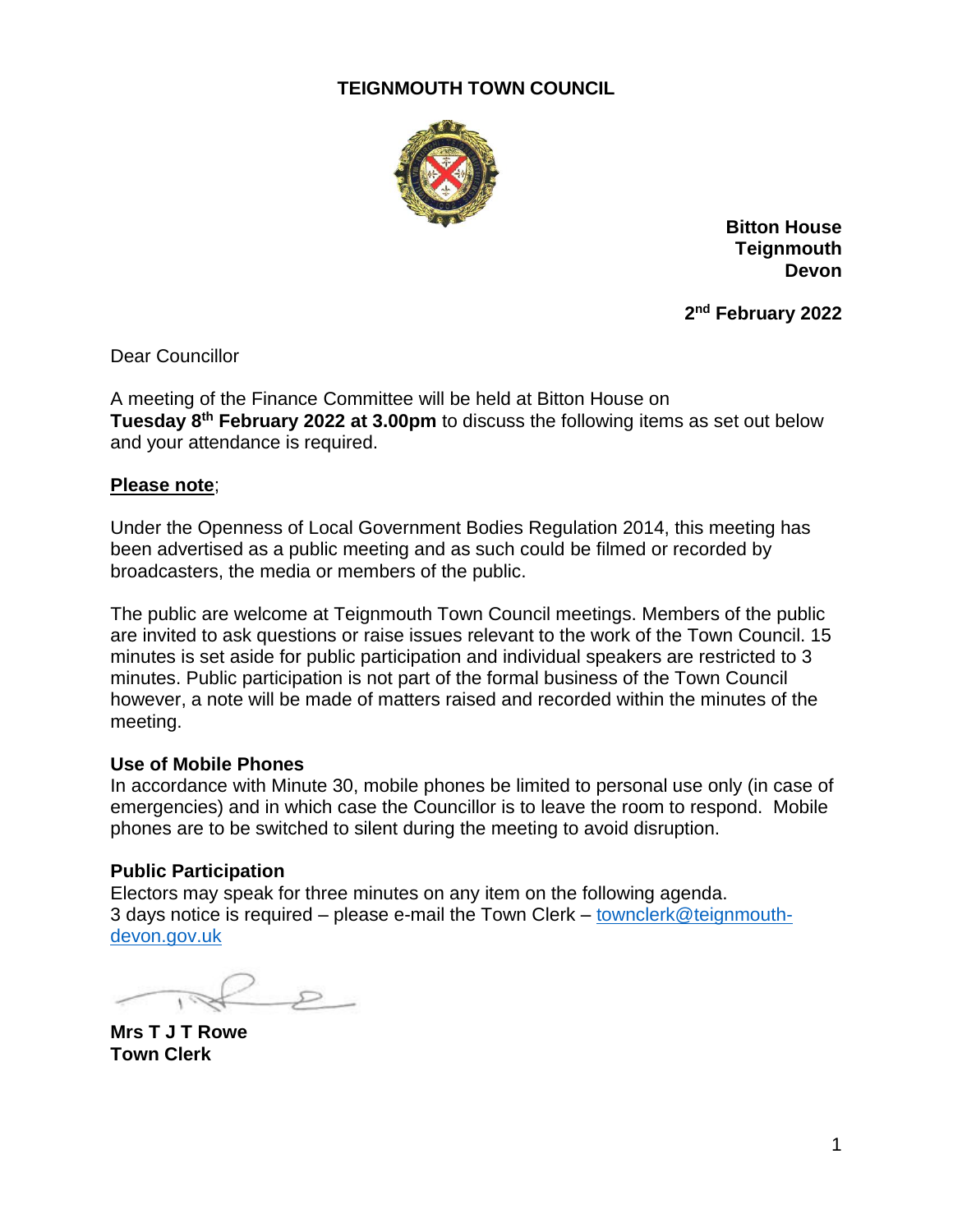**1. Apologies –** to receive apologies for absence**.**

## **2. Declarations of Interest**

In accordance with the Code of Conduct (section 13, Appendices A and B), Members are invited to declare any personal or disclosable pecuniary interests, including the nature and extent of such interests they may have in items to be considered at this meeting. Members are also reminded that the timescale to alter their stated interests with the District Council's Monitoring Officer is 28 days.

# **3. Dispensations**

A request for a dispensation is to be made to the Town Clerk, no less than 5 working days before Council meetings. The Council may grant a member(s) a dispensation(s) to participate in a discussion and vote on a matter at a meeting even if he/she has an interest in that item.

- **4. Minutes of the quarterly Finance Committee meeting held on 28 th October 2021 – to review actions.**
- **5. Report on expenditure against budget for the 9 months to 31st December 2021 and how this affects the budget setting process for 2022/23.**
- **6. Budget setting process, the way forward – everyone to bring their ideas to the meeting**
- **7. Pavement Café Licence review – to receive a report from the Projects and Facilities Manager on a charge based on the square meterage used per property, for 2022/23 (from the 28th July 2021 meeting).**
- **8. To review the Town Council Grants Policy, following the budget review of the total grants fund and update on revisions to the grants policy - input from all.**
- **9. RBS/SharePoint integration to target for implementation by 01/04/2022 latest. This to work towards going fully paperless.**

**• To decide if the Town Council should do the above by means of £200 one off fee or free via means of 3-year contract tie in.**

**10.To consider the implementation of a purchase card system for members of staff that require them.**